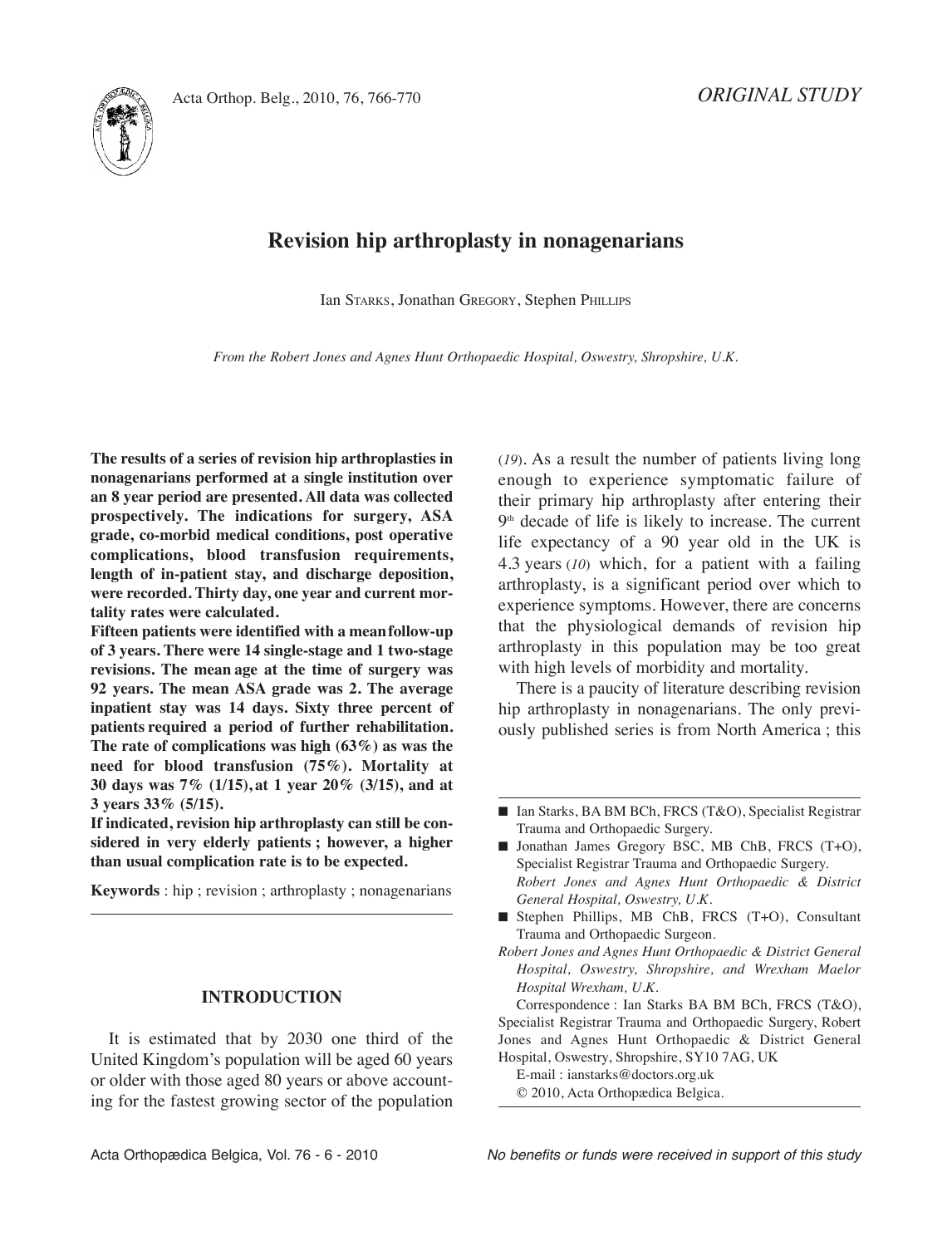provides evidence to suggest that such surgery can be safely undertaken in this age group (*13*)*.* The relevance of this study to a Northern European population may be limited by socio-economic and healthcare differences between Northern Europe and the USA. We report the first series of revision hip arthroplasty in nonagenarians from a European centre.

#### **PATIENTS AND METHODS**

Between January 2000 and September 2008 15 nonagenarians underwent revision hip arthroplasty at a single institution (Robert Jones and Agnes Hunt Orthopaedic & District General Hospital, Oswestry, UK). All data was collected prospectively : indications for surgery, ASA grade, co-morbid medical conditions, post operative complications, blood transfusion requirements, length of in-patient stay, and discharge deposition. Mortality rates were calculated for 30 days, one year and at the time of the study. Date of death was verified using a combination of hospital and GP records cross-referenced with Regional Health Authority records.

#### **RESULTS**

Fifteen patients were identified (13 females : 2 males) with a mean age of 92 years (range 90 years 2 months to 96 years 6 months (table I). Indications for surgery were aseptic loosening, instability, painful hemiarthroplasty and periprosthetic fracture (table I). The median ASA grade was 2 (range 1 to 4)*.* Preoperative medical comorbidities are shown in table II*.* All aspects of anaesthetic care were conducted by consultant anaesthetists. All patients were admitted to a high dependency unit following surgery. There were 16 operations in 15 patients : 14 patients underwent a single stage revision and one patient underwent a two stage procedure separated by a period of 5 months.

The mean length of hospital stay was 14 days (median 12 days ; range : 6 to 40). Patients were admitted from either their own home (10/16 operations), a residential home (1/16) or transferred from another hospital (5/16). Only 25% of patients returned directly to their usual place of residence. Discharge to a rehabilitation centre was required for

| Table I. $-$ Demographics and outcome for patients under- |  |
|-----------------------------------------------------------|--|
| going revision hip arthroplasty.                          |  |

| Mean Age (years)                          | 92 yrs                   |
|-------------------------------------------|--------------------------|
| <b>Sex</b>                                | 13 female : 2 male       |
| Indication for surgery:                   |                          |
| aseptic loosening                         | 2                        |
| instability                               | 3                        |
| periprosthetic #                          | $\overline{\mathcal{L}}$ |
| painful hemiarthroplasty                  | $\overline{\mathcal{L}}$ |
| Median ASA grade                          | $2(1-4)$                 |
| Median length of inpatient<br>stay (days) | 14 (6-40)                |
| Blood transfusion required                | 75%                      |
| % patients experiencing a<br>complication | 63%                      |
| 30 days mortality                         | 7%                       |
| 1 year mortality                          | 20%                      |

Table II. — Comorbid medical conditions.

| Comorbid condition             | Number of patients |
|--------------------------------|--------------------|
| Hypertension                   |                    |
| Ischaemic heart disease        |                    |
| Atrial Fibrillation            | 3                  |
| Cerebrovascular disease        |                    |
| Previous DVT/PE                |                    |
| Malignancy                     |                    |
| Non insulin dependent diabetes |                    |

63% of patients. There were two inter-hospital transfers for specialist medical intervention, one of these patients died of cardiac complications. There were no inpatient deaths at our institution.

When including any adverse event, post operative complications were experienced by 63% (10/16) of patients (table III). In these patients there were a total of 16 documented complications (3 surgical, 13 medical). The medical complications may be regarded as either minor or major. The major medical complications occurred in 5 patients, giving a major medical complication rate of 31% (5/16). The three surgical complications all occurred in the same patient. This patient was transferred from another hospital with a periprosthetic fracture around a hemiarthroplasty. He was suffering from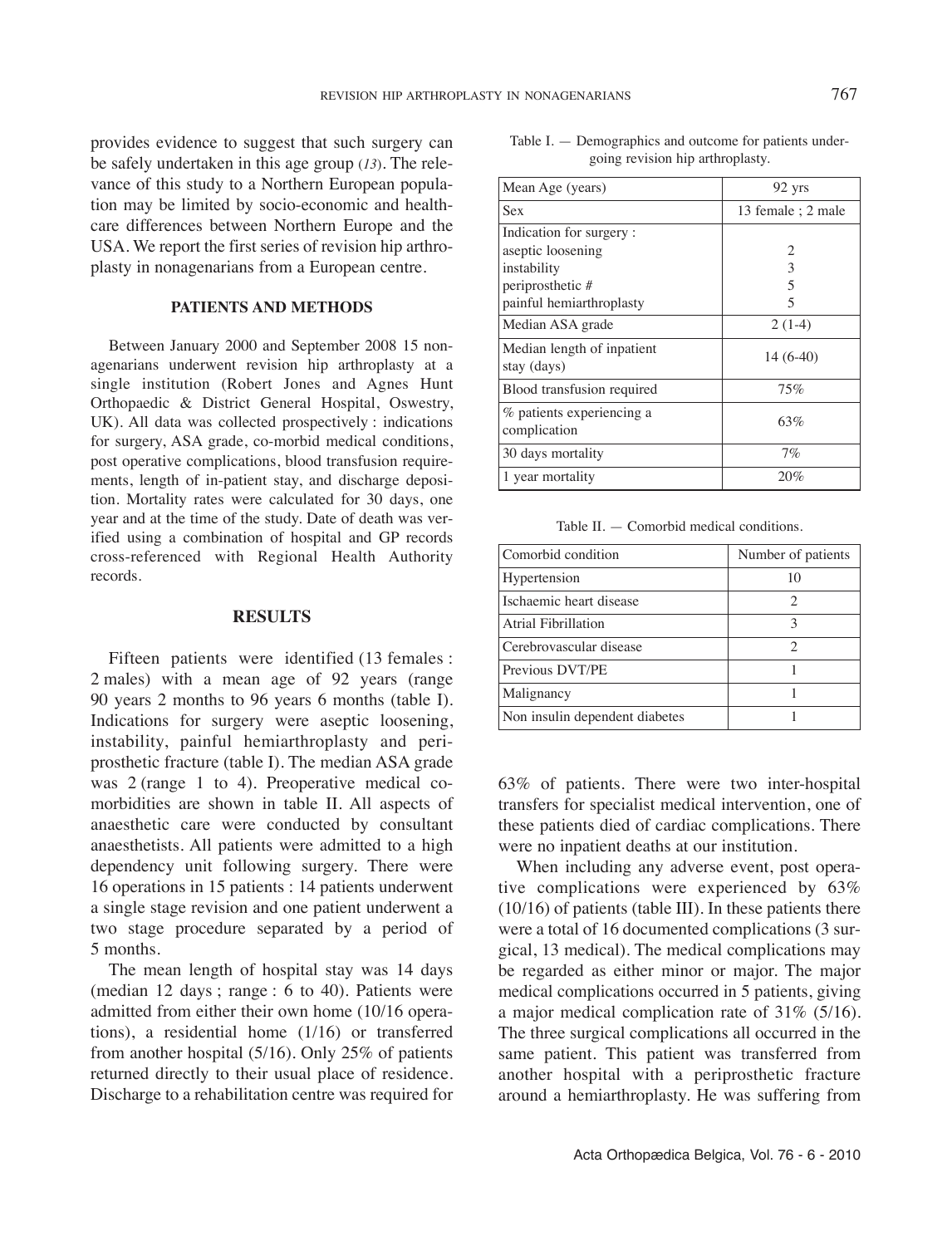| Complications |
|---------------|
|               |
| 1             |
|               |
|               |
|               |
|               |
| 1             |
|               |
|               |
|               |
|               |
| 2             |
|               |
|               |
|               |
|               |

Table III. — Complications experienced by patients undergoing revision hip arthroplasty.

acute medical problems on arrival and required a period of optimisation before surgery. In the early post-operative period the patient required a closed reduction for a dislocation which was complicated by a haematoma and a superficial wound infection.

Blood transfusion was required by 75% (12/16) of patients. A total of 63 units of blood were used (range 1-13) with an average of 5.3 units being transfused. Two patients also required transfusion with fresh frozen plasma for coagulopathy secondary to massive transfusion.

Thirty-day, 1 year and current mortality figures were 7% (1/15), 20% (3/15) and 33% (5/15) respectively. The mean duration from surgery to present is 3 years with a mean period of follow-up for surviving patients of 3 years 3 months. All patients were asymptomatic at last follow-up.

## **DISCUSSION**

In an aging population we are going to be faced with a growing number of nonagenarians experiencing symptomatic failure of a primary total hip arthroplasty or a hemiarthroplasty. This study shows that revision hip surgery in nonagenarians should not be discounted on the grounds of age

alone. Approximately two-thirds of these patients will be alive at 3 years and thus could gain significant benefit from revision surgery. However, such surgery is not without significant risk of complications. An increased requirement for blood transfusion and rehabilitation can also be anticipated.

Only one previous series looking specifically at revision hip surgery in this age group has been published (*13*)*.* Our study is an improvement on this work as data was collected prospectively and over a shorter period (8 years vs 27 years). It is also the first from a European centre. Whilst our series is of a comparable size to Pagnano's, the total numbers in both are small. The morbidity and mortality figures should therefore be interpreted with caution and used merely as a guide.

Our mortality figures compare favourably with both Pagnano's (6% 60-day mortality) and those previously published in octogenarians, which range from 0% to 13.3% (*4,14,16,17,20*)*.* The overall mortality for revision hip surgery in all patients is in the region of 2-3% (*11*). Thus nonagenarians are exposed to at least a 3 fold increase in risk. For the sub group of patients with peri-prosthetic fractures the mortality associated with non operative management would be expected to be considerably higher. These figures also compare favourably to published mortality figures for nonagenarians undergoing other forms of major surgery (*3,7*)*.* Arenal *et al* reported mortality rates of 9% and 31% respectively for elective and emergency abdominal surgery, and the overall 30-day mortality for heart valve replacement surgery has been reported as 17%.

The complication rates following revision hip arthroplasty are high in this age group and medical complications predominate. Previous studies have reported complication rates of 7-61% in octogenarians (*4,14,16,17,20*) and a medical complication rate of 39% in nonagenarians (*13*)*.* Major medical complications occurred in 31% of our cases. Whilst comparison of data between studies is difficult, due to the differences in grading and reporting of complications, the overall risk of a major medical complication appears to be high. The involvement of an orthogeriatric consultant for patients suffering from proximal femoral fractures has been demonstrated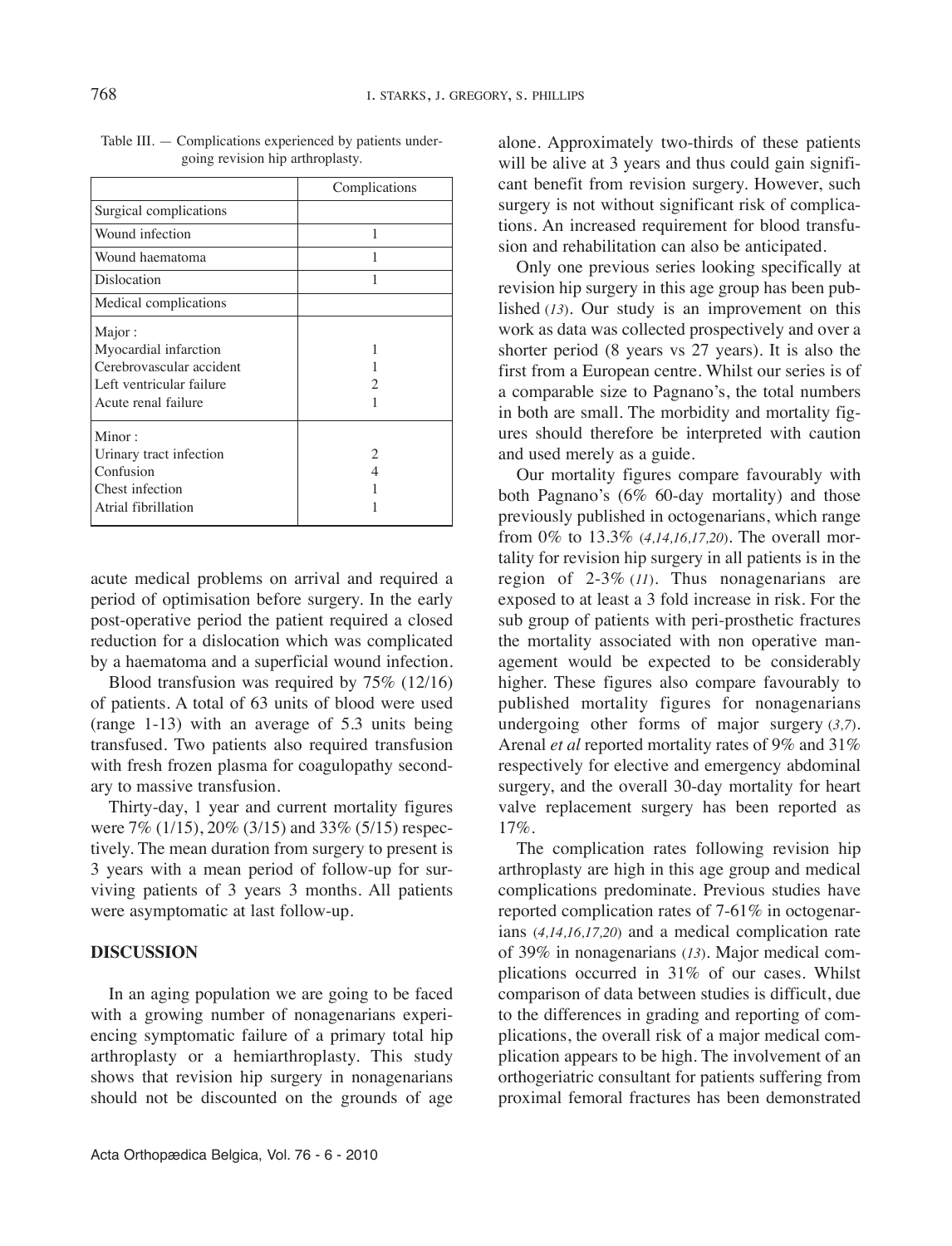to reduce complication rates and length of inpatient stay (*1,8,12*)*.* Similar effects may be seen in nonagenarians undergoing revision hip arthroplasty.

In this study, only one patient suffered surgical complications. The resultant re-operation rate was 6%. Again similar surgical complication rates have been reported in octogenarians and nonagenarians (*4,13,14,16,17,20*)*.* The observed dislocation rate in our series falls within the range for dislocation after revision for all ages (*2*)*.* Age does not therefore appear to be a specific risk for dislocation following revision surgery. This observation is supported by the data relating to octogenarians.

Our study had a transfusion rate of 75% with a mean of 5.3 units transfused. Two patients received fresh frozen plasma. This is similar to that previously observed and may represent a significant demand on the blood transfusion services in the future. Any evidence of anaemia, even if only mild should be identified and treated preoperatively to reduce the requirement for blood transfusion*.* In addition, both tranexamic acid and intraoperative cell salvage have been shown to reduce transfusion requirements during revision hip surgery (*6,15*) .Whilst not used in our patients, their routine use in the future may reduce the transfusion requirements in this patient group.

The average length of post operative stay in the study was 14 days. Our overall unit average is also 14 days ; this is because we are a tertiary referral centre for infected revisions and our unit policy is for 2 weeks intravenous vancomycin post-operatively. A large number of patients required further prolonged rehabilitation which has been reported previously in nonagenarians undergoing primary hip arthroplasty (*5,9*)*.* Inpatient stay may be reduced by the early identification of these patients and putting such arrangements in place.

In conclusion, when confronted with indications for revision hip surgery in very elderly patients, it is important that all parties are aware of the increased risk of morbidity and mortality, the likelihood of allogeneic blood transfusion, and the prolonged period of rehabilitation. Patients should be considered on an individual basis and the potential benefits must be weighed up against the recovery period. Further research is required to see if such surgery is cost effective and to look at ways in which morbidity and mortality can be reduced.

#### *Acknowledgments*

The surgeons of the Robert Jones and Agnes Hunt arthroplasty unit ; Mr C Evans, Mr N Graham, Mr P Gregson, Mr S Karlakki Mr C McGeoch, Professor J Richardson, Mr R Spencer-Jones, Mr N Steele, and Mr D H Williams.

### **REFERENCES**

- **1. Adunsky A, Lusky A, Arad M, Heruti RJ.** A comparative study of rehabilitation outcomes of elderly hip fracture patients : The advantage of a comprehensive orthogeriatric approach. *J Gerontology* 2003 ; 58-A : 542-547.
- **2. Alberton GM, High WA, Morrey BF.** Dislocation after revision total hip arthroplasty : an analysis of risk factors and treatment options. *J Bone Joint Surg* 2002 ; 84-A : 1788-1792.
- **3. Arenal JJ, De Teresa G, Tinoco C, Toledano M, Said A.** Abdominal surgery in nonagenarians : short-term results. *Surg Today* 2007 ; 37 : 1064-1067.
- **4. Ballard WT, Callaghan JJ, Johnston RC.** Revision of total hip arthroplasty in octogenarians. *J Bone Joint Surg* 1995 ; 77-A : 585-589.
- **5. Berend ME, Thong AE, Faris GW** *et al.* Total joint arthroplasty in the extremely elderly : hip and knee arthroplasty after entering the 89th year of life. *J Arthroplasty* 2003 ; 18 : 817-821.
- **6. Bridgens JP, Evans CR, Dobson PMS, Hamer AJ.** Intraoperative red blood-cell salvage in revision hip surgery. A case matched study. *J Bone Joint Surg* 2007 ; 89-A : 270- 275.
- **7. Edwards MB, Taylor KM.** Outcomes in nonagenarians after heart valve replacement operation. *Ann Thorac Surg* 2003 ; 75 : 830-834.
- **8. Fisher AA, Davis MW, Rubenach SE,** *et al***.** Outcomes for older patients with hip fractures : the impact of orthopaedic and geriatric medicine cocare. *J Orthop Trauma* 2006 ; 20 : 172-178.
- **9. Gregory JJ, Starks I, Phillips SJ.** Five-year survival of patients in their 90th year and beyond undergoing primary hip arthroplasty in the UK. *J Bone Joint Surg* 2010 ; 92-B : 1227-1230.
- **10.** http://www.statistics.gov.uk/downloads/theme\_population/ NPP2008/wEWcohort08.xls. National Statistics Online (date last accessed November 30 2009).
- **11. Mahomed NN, Barrett JA, Katz JN** *et al.* Rates and outcomes of primary and revision total hip replacement in the United States medicare population. *J Bone Joint Surg* 2003 ; 85-A : 27-32.
- **12. Miura LN, DiPiero AR, Homer LD.** Effects of a geriatrician-led hip fracture program : improvements in clinical and economic outcomes. *J Am Geriatrics Soc* 2009 ; 57 : 159-167.